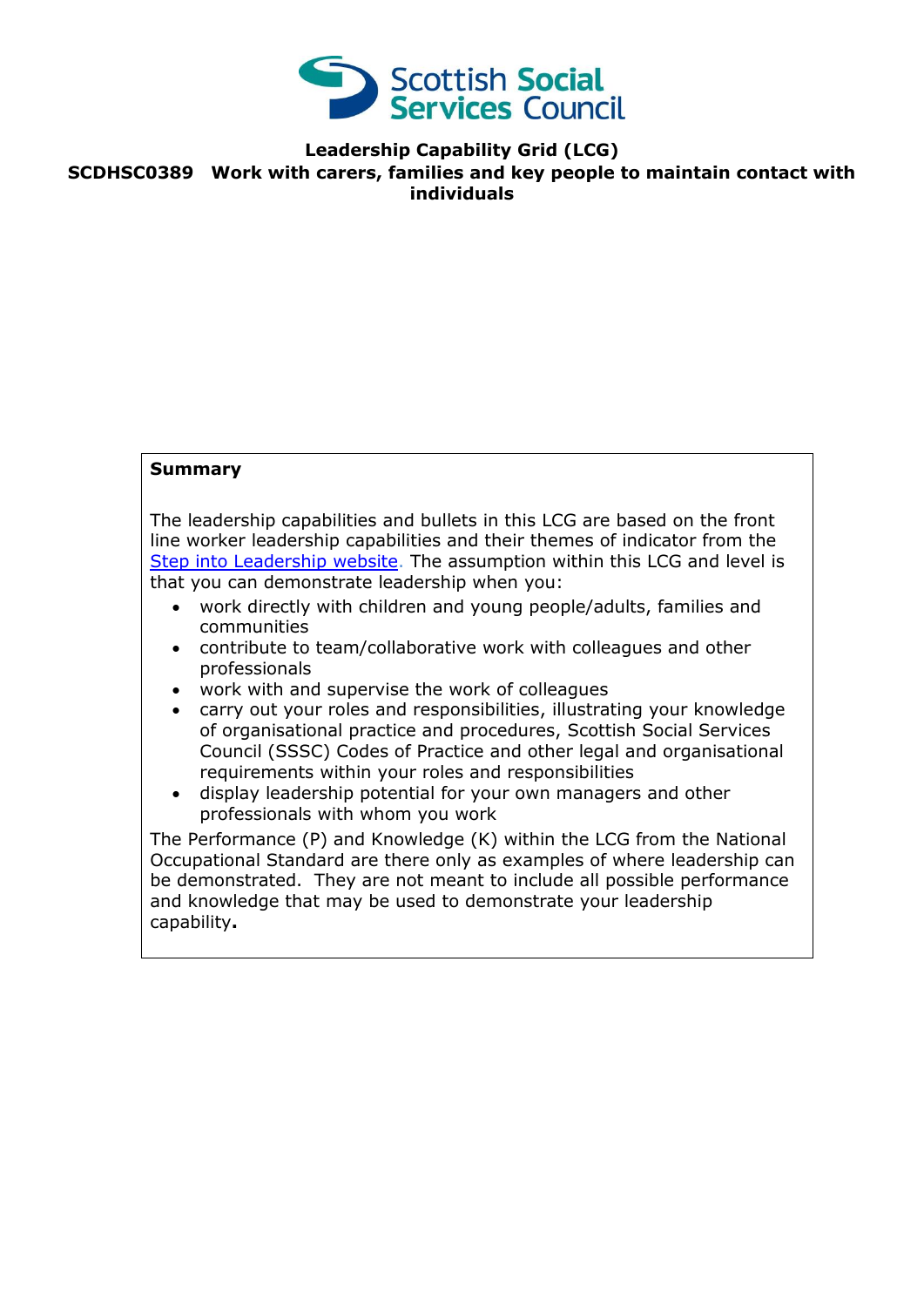

## **Leadership Capability Grid (LCG)**

#### **SCDHSC0389 Work with carers, families and key people to maintain contact with individuals**

| Leadership<br>capabilities         | When working with carers, families and key people to maintain<br>contact with individuals you can demonstrate leadership<br>capabilities by:                                                                                                                                                                                                                                                                                                                                                                                                                                                                                                                                                                                                                                                                                                                                                                                                                                                                                                                                                                                                |
|------------------------------------|---------------------------------------------------------------------------------------------------------------------------------------------------------------------------------------------------------------------------------------------------------------------------------------------------------------------------------------------------------------------------------------------------------------------------------------------------------------------------------------------------------------------------------------------------------------------------------------------------------------------------------------------------------------------------------------------------------------------------------------------------------------------------------------------------------------------------------------------------------------------------------------------------------------------------------------------------------------------------------------------------------------------------------------------------------------------------------------------------------------------------------------------|
| <b>Vision</b>                      | Providing a vision for those with whom you work and your organisation<br>when you:<br>• See how best to make a difference when providing active support for<br>carers, families and key people <sup>1</sup> (P1-8, 10, 14-17, 21, 24; K1-5, 11, 16,<br>24-25, 35-36, 40-46)<br>Communicate and promote ownership of the vision when providing<br>$\bullet$<br>active support for carers, families and key people (P1-8, 10, 14-17, 21,<br>24; K1-5, 11, 16, 24-25, 35-36, 40-46), seeking additional expertise<br>and support (P8, 22-23; K20), working with others $(P4)$ and recording<br>and reporting (P13, 25; K32-34)<br>Promote social service values through active participation and<br>$\bullet$<br>personalisation for carers, families and key people (P1-8, 10, 14-17, 21,<br>24; K1-5, 11, 16, 24-25, 35-36, 40-46), working with others (P4, 8,<br>22-23; K20) and recording and reporting (P13, 25; K32-34)<br>• See the bigger picture when demonstrating knowledge and practice of<br>organisational, local and national policies and procedures (P1-8, 10, 14-<br>17, 21-24; K6, 8-9, 26-27, 32-34, 35-36, 35-36, 40-46) |
| Self-<br>leadership                | Displaying self leadership when you:<br>• Demonstrate and adapt leadership when working with carers, families<br>and key people to maintain contact with individuals (All $P$ ; K23, 35-36,<br>$40 - 46$<br>Improve own leadership by seeking advice (P8, 22-23; K20) and self-<br>reflection $(K23, 37)$<br>• Take intelligent risks when working with carers, families and key people<br>to maintain contact with individuals ( $P11-12$ , 19-24; K26-31, 35-36,<br>$40 - 46$<br>Demonstrate and promote resilience (All P; K3, 4, 19, 30, 35-36, 40-<br>46)<br>• Challenge discrimination and oppression $(K 1, 4, 30, 35)$                                                                                                                                                                                                                                                                                                                                                                                                                                                                                                              |
| <b>Motivating</b><br>and inspiring | Motivating and inspiring others when you:<br>Inspire people by personal example ( $P1-8$ , 10, 14-17, 21-24; K14-20,<br>35-36, 40-46)<br>Recognise and value the contribution of others (P1-8, 10, 14-17, 21-24;<br>$K9-10$ , 20, 35-36, 40-46)<br>Support the creation of a learning and performance culture ( $P1-8$ , 10,<br>14-17, 21-24; K16-20, 23, 35-36, 40-46)                                                                                                                                                                                                                                                                                                                                                                                                                                                                                                                                                                                                                                                                                                                                                                     |
| <b>Empowering</b>                  | Empowering people when you:                                                                                                                                                                                                                                                                                                                                                                                                                                                                                                                                                                                                                                                                                                                                                                                                                                                                                                                                                                                                                                                                                                                 |

 $1$  As the NOS is related to carers, families and key players these groups of people are the main 'individuals' within the NOS therefore they are not seen as 'working with others' for the purpose of this LCG

-